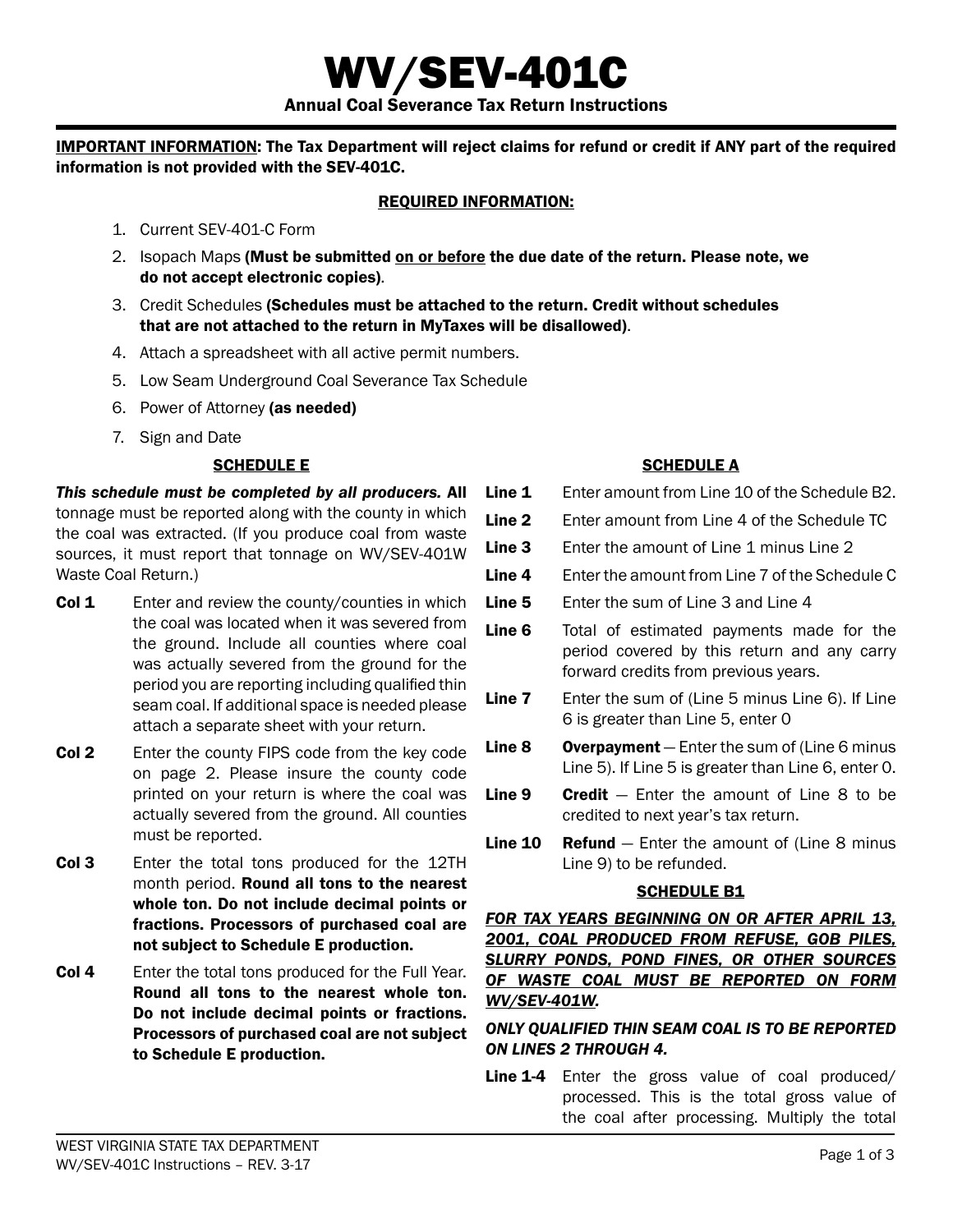gross value by the rate. Enter the results in column 3 – tax due.

Line 5 Enter the total of lines 1, 2, 3 and 4 of column 1.

Line 6 Enter the total of lines 1, 2, 3 and 4 of column 3. NOTE: To receive the reduced severance tax rate for lowseam coal (underground mines only), an Isopach Map for each mining permit must be submitted on or before the due date of the return. The *Isopach Map* must be signed and certified by a professional engineer. Failure to provide a copy of the Isopach Map will result in the recalculation of your tax at the five percent (5%) rate. Information can be found in Interpretive Rule 110-13AB.

# Schedule B2

# PROCESSORS: Column 1, 2, and 3:

- Line 1 Enter the total Gross Value of Purchased and Processed Resources.
- Line 2 Enter the amount paid or payable for purchased resources.
- Line 3 Enter the sum of Line 1 minus Line 2. If less than zero, enter 0

### PRODUCERS: Columns 1, 2, and 3:

- Line 4 Enter the Gross Value of Severed and Processed Resources.
- Line 5 Enter the Gross Value of Severed Resources but not Processed

# Processors and producers:

- Line 6 Enter the sum of Lines 3, 4, and 5
- Line 7 The rate of tax.
- Line 8 Tax Due Enter the result of Line 6 multiplied by Line 7.
- Line 9 Enter total gross value from Line 6, Columns 1, 2, and 3.
- Line 10 Enter the sum of Line 8, Columns 1, 2, and 3. This amount is reported on Line 1 of Schedule A.

### Schedule C

- Line 1 Enter the amount of Total Tons Sold. Do not include tons from qualified thin seams or purchased coal.
- Line 2 Rate of tax.
- Line 3 Enter the amount of minimum tax (Line 1 multiplied by Line 2)
- Line 4 Enter the amount from Schedule A, Line 3.

Line 5 Net Severance Tax Ratio, provided.

- **Line 6** Enter the amount of Line 4 multiplied by Line 5.
- Line 7 Enter the amount of Line 3 minus Line 6. If Line 6 is greater than Line 3, enter 0 here and on Line 4 of Schedule A

# Schedule TC

- Line 1 Enter the amount of credit \$500 per year or \$41.67 per month engaged in business in West Virginia. Only one annual exemption may be claimed by each business entity.
- **Line 2** Enter the amount of the December Investment Credit.
- Line 3 Enter the amount of credit for Coal Loading facilities.
- **Line 4** Enter the amount of total credit (add lines 1 through 3 in Full Year) and report on Line 2 of Schedule A.

# Other Information

### \$500 ANNUAL EXEMPTION:

This exemption is allowed only for the period you were actually in business. The fact that the exemption may exceed the adjusted tax does not result in a refund. A refund is the result of excessive actual tax paid. Only one exemption, not to exceed \$500.00 per year may be claimed by each business entity even though you may operate at more than one location or file more than one type of Severance Tax Return.

**Example:** The exemption per month is \$41.67 and per day is \$1.37. If you were in business July 27 through December 31, 2007, your exemption is \$215.00 (\$41.67 x 5 months  $=$  \$208.35 and \$1.37 x 5 days = \$6.85, rounded to the nearest dollar).

# Non-waivable interest:

On any amount of tax that is not paid by the due date of the tax return (determined without regard to an extension of time for filing or before expiration of an authorized extension of time for paying tax), interest is imposed at an adjusted rate established by the Tax Commissioner. The annual rate will never be less than eight percent (8%). The interest rate will be determined and in effect for periods of six months. For example, the rate established in October for a calendar year will be in effect from the first day of January through the thirtieth day of June of the succeeding year. If there are any questions please refer to TSD-365 on our website at tax.wv.gov.